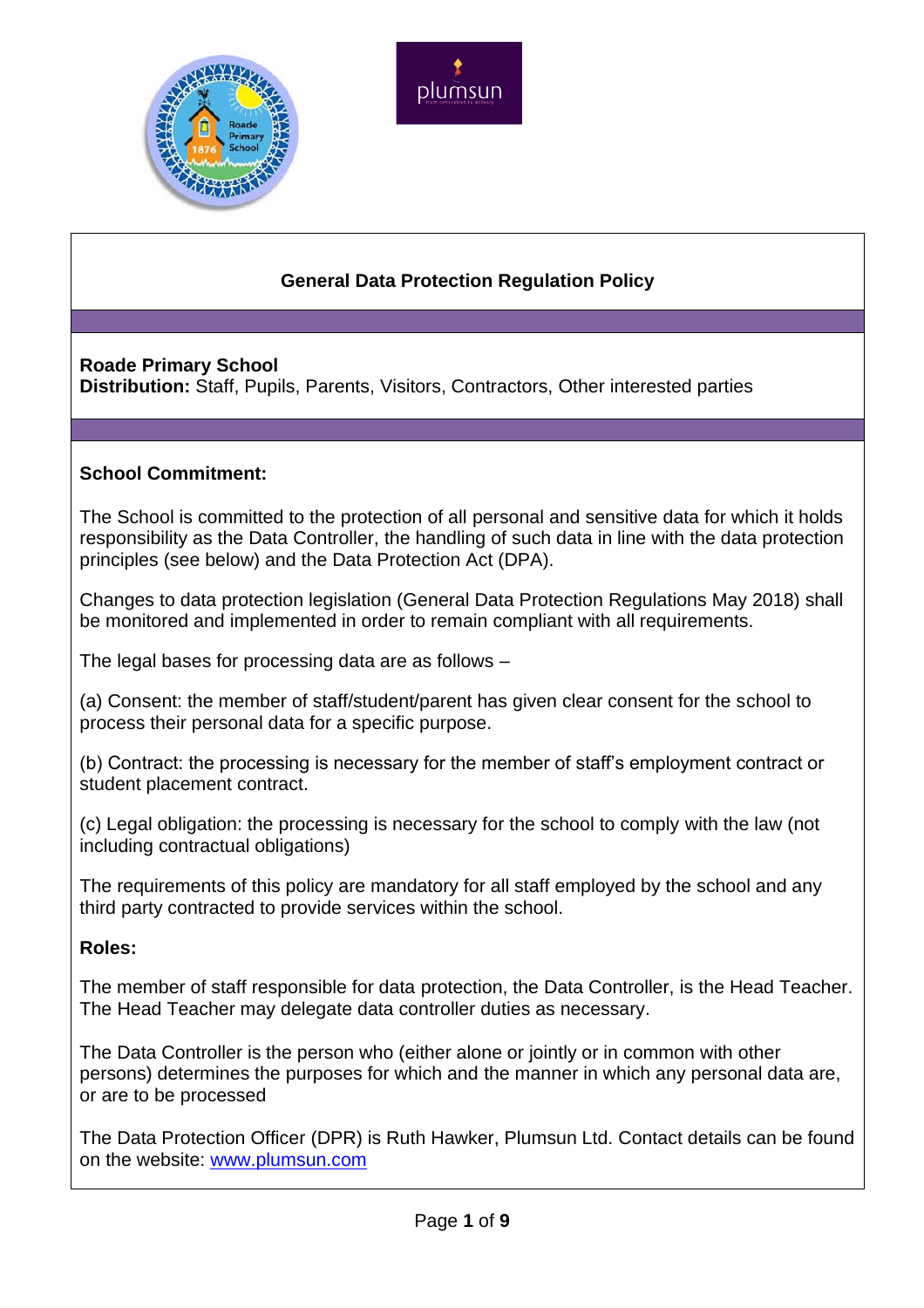



The DPO monitors internal compliance, and informs and advises the school about their data protection obligations and acts as a contact point for data subjects and the supervisory authority.

The DPO is independent, an expert in data protection, adequately resourced, and reports to the highest management level.

All staff will treat all student information in a confidential manner and follow the guidelines as set out in this document.

Any Data Processors, processing data on behalf of the school (i.e. external organisations) will confirm that they are achieving their obligations under the GDPR Regulations, and are registered with the ICO.

Roles under GDPR can be found on the ICO Website.

# **Training:**

The school is also committed to ensuring that staff are aware of data protection policies, legal requirements.

# **Notification:**

Data processing activities and persons responsible will be registered with the Information Commissioner's Office (ICO) as required by the ICO. Details are available from the ICO: <https://ico.org.uk/about-the-ico/what-we-do/register-of-data-controllers/>

Changes to the type of data processing activities being undertaken shall be notified to the ICO and details amended in the register.

Breaches of personal or sensitive data shall be notified to the individual(s) concerned and the ICO as specified in the GDPR Regulations.

# **Personal and Sensitive Data:**

All data within the school's control shall be identified as personal, sensitive or both to ensure that it is handled in compliance with legal requirements and access to it does not breach the rights of the individuals to whom it relates.

The definitions of personal and sensitive data shall be those published by the ICO for guidance.

# **Principles:**

Under the GDPR, the data protection principles set out the main responsibilities for organisations.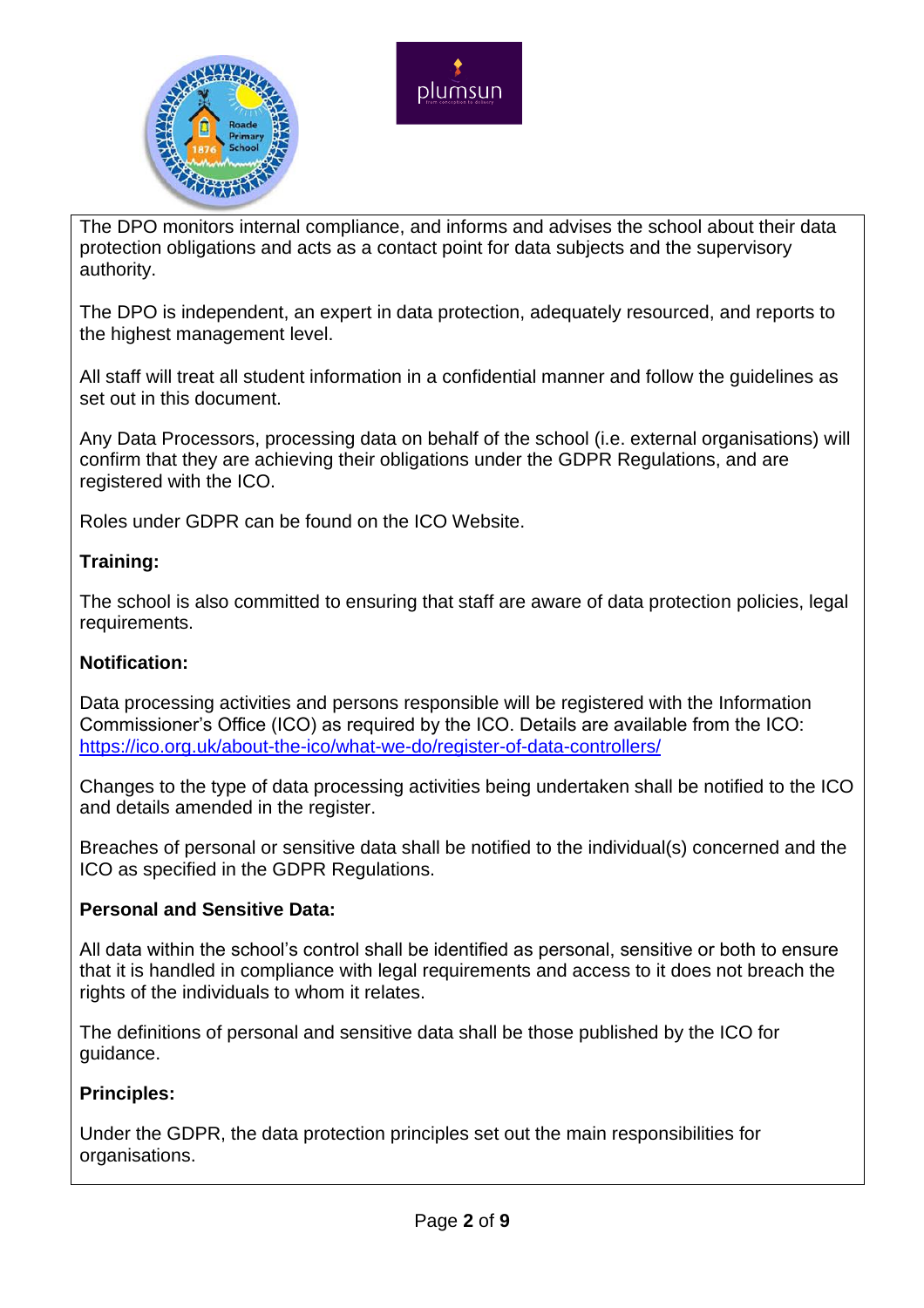



Article 5 of the GDPR requires that personal data shall be:

"a) processed lawfully, fairly and in a transparent manner in relation to individuals;

b) collected for specified, explicit and legitimate purposes and not further processed in a manner that is incompatible with those purposes; further processing for archiving purposes in the public interest, scientific or historical research purposes or statistical purposes shall not be considered to be incompatible with the initial purposes;

c) adequate, relevant and limited to what is necessary in relation to the purposes for which they are processed;

d) accurate and, where necessary, kept up to date; every reasonable step must be taken to ensure that personal data that are inaccurate, having regard to the purposes for which they are processed, are erased or rectified without delay;

e) kept in a form which permits identification of data subjects for no longer than is necessary for the purposes for which the personal data are processed; personal data may be stored for longer periods insofar as the personal data will be processed solely for archiving purposes in the public interest, scientific or historical research purposes or statistical purposes subject to implementation of the appropriate technical and organisational measures required by the GDPR in order to safeguard the rights and freedoms of individuals; and

f) processed in a manner that ensures appropriate security of the personal data, including protection against unauthorised or unlawful processing and against accidental loss, destruction or damage, using appropriate technical or organisational measures."

Article 5(2) requires that:

"the controller shall be responsible for, and be able to demonstrate, compliance with the principles."

Notifications shall be in accordance with ICO guidance and, where relevant, be written in a form understandable by those defined as 'Children' under the legislation.

#### **The need for consent:**

The school will ask for consent to hold and process personal information if there is no lawful basis for doing so:

- 1) Contract
- 2) Legal Obligation
- 3) Vital Interests
- 4) Public task
- 5) Legitimate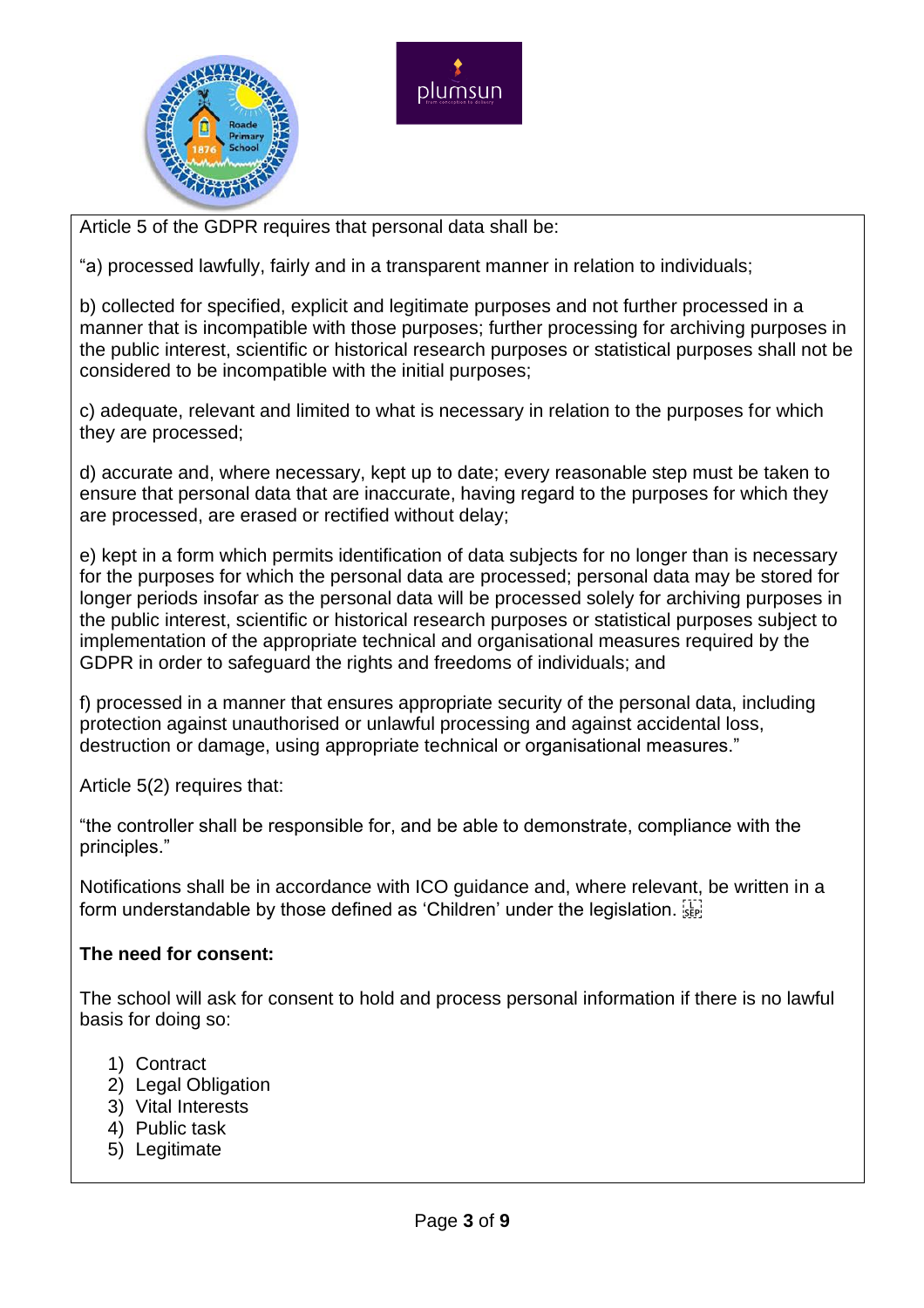



If personal information meets the above criteria, then individuals who have personal information held by the school will be made aware of the personal information and the criteria for holding the information in the 'Information Audit' document, located on the school website.

### **Data Breaches:**

All data breaches must be immediately reported to the Data Controller (Head Teacher).

The Data Protection Controller will assess whether the breach needs to be reported to the ICO and/or individuals concerned.

The Data Controller will make any necessary reports.

Immediate Action will be taken to review how the breach has occurred, and to make any necessary changes to procedures to ensure that the same problems do not arise in the future.

The Data Protection Officer will provide a monitoring role and be a contact point for the supervisory authority as necessary.

#### **Protection Impact Statements:**

The school will evidence the thought and decision making process about data protection when designing any processes in school which involve personal data.

A Data Protection Impact Statement (DPIA) is needed when:

- New Technology is being deployed
- A profiling operation is likely to significantly affect individuals
- There is processing on a large scale of the special categories of data ('special categories' as specified in GDPR guidance)

#### **Individuals Rights:**

Individuals have the right to:

- Be informed about what data is being held (Information Audit Document published on the school website).
- Be informed about how and why the data is being processed (Information Audit Document published on the school website).
- The right to access any data that is being held (see Subject Access Requests below).
- The right to request that any data is erased (see Subject Access Requests below).
- The right to restrict processing.
- The right to data portability (that the individual can transport the data held about them to another service) if the data is held by automatic means.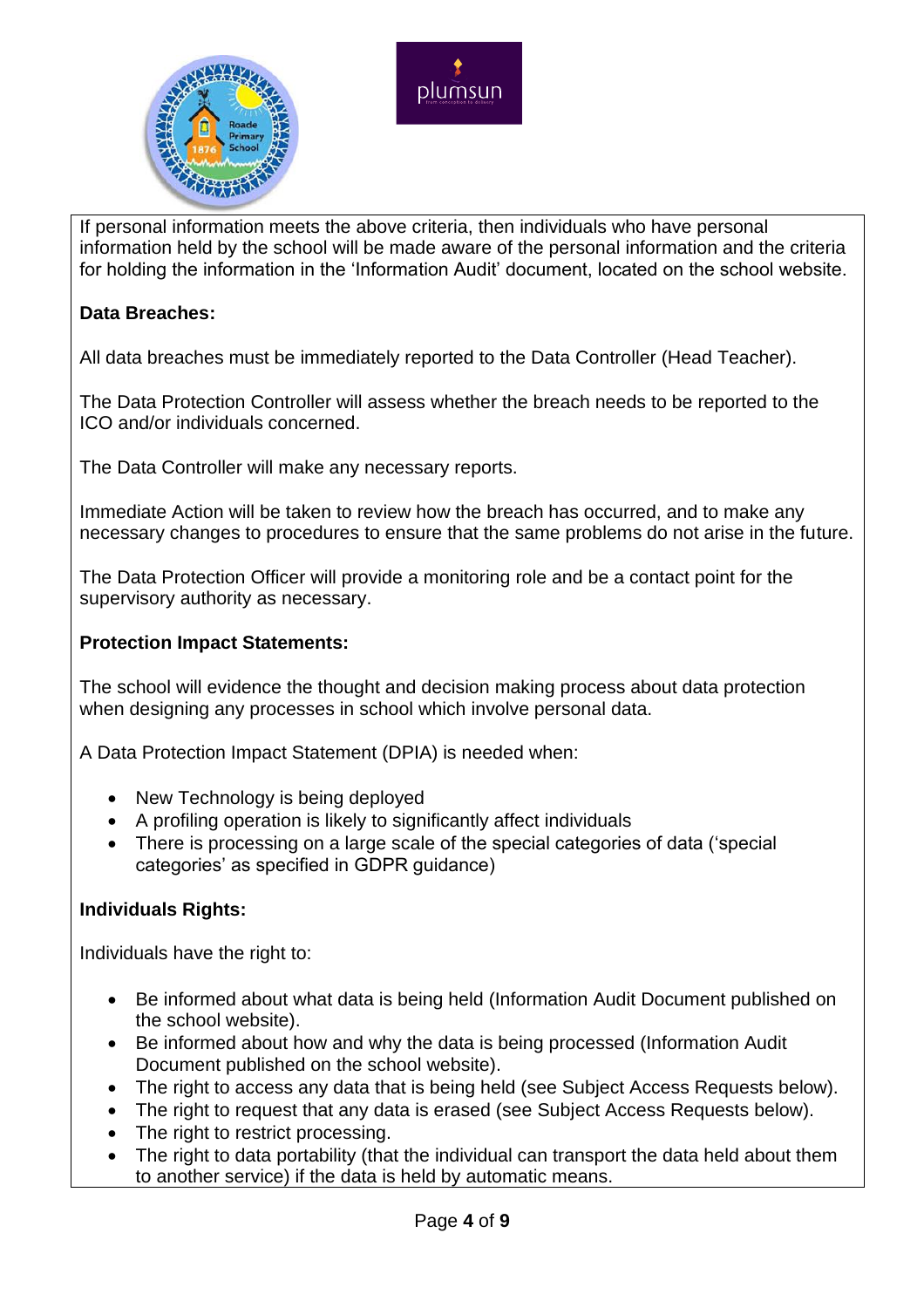



- The right to object to the way data is being held or processed.
- The right not to be subject to automated decision-making.

The individual can write to the Head Teacher regarding requests for data to be erased, to restrict processing, to data portability, to not be subject to automated decision-making, or the right to object to the way data is being held or processed.

# **Sharing of Information with Third Parties:**

There may be circumstances where the school is required either by law or in the best interests of students or staff to pass information onto external authorities, for example local authorities, Ofsted, or the department of health. These authorities have to adhere to data protection law and have their own policies relating to the protection of any data that they receive or collect.

Personal data about children, will not be disclosed to third parties without the consent of the child (at an age who can act for themselves, specified under GDPR guidance) the child's parent or carer, unless it is obliged by law or in the best interest of the child.

Examples of data that may be disclosed to third parties without the need for consent:

- Other schools  $\mathbb{F}_p^{\mathbb{F}_p}$  a pupil transfers from one school to another school, their academic records and other data that relates to their health and welfare will be forwarded onto the new school.
- Examination authorities  $\overline{SP}$ . This may be for registration purposes, to allow the pupils at the school to sit examinations set by external exam bodies.
- Health authorities<sup>[11]</sup> (under health legislation), the school may pass on information regarding the health of children in the school to monitor and avoid the spread of contagious diseases in the interest of public health.
- Police and courts<sup>[1]</sup> a situation arises where a criminal investigation is being carried out we may have to forward information on to the police to aid their investigation.
- Social workers and support agencies  $\mathbb{E}$  in order to protect or maintain the welfare of pupils, and in cases of child abuse, it may be necessary to pass personal data on to social workers or support agencies.
- Department for Education and Ofsted to help the government monitor and audit school performance and enforce laws relating to education.

The intention to share data relating to individuals to an organisation outside of the school shall be clearly defined within notifications and details of the basis for sharing given. These details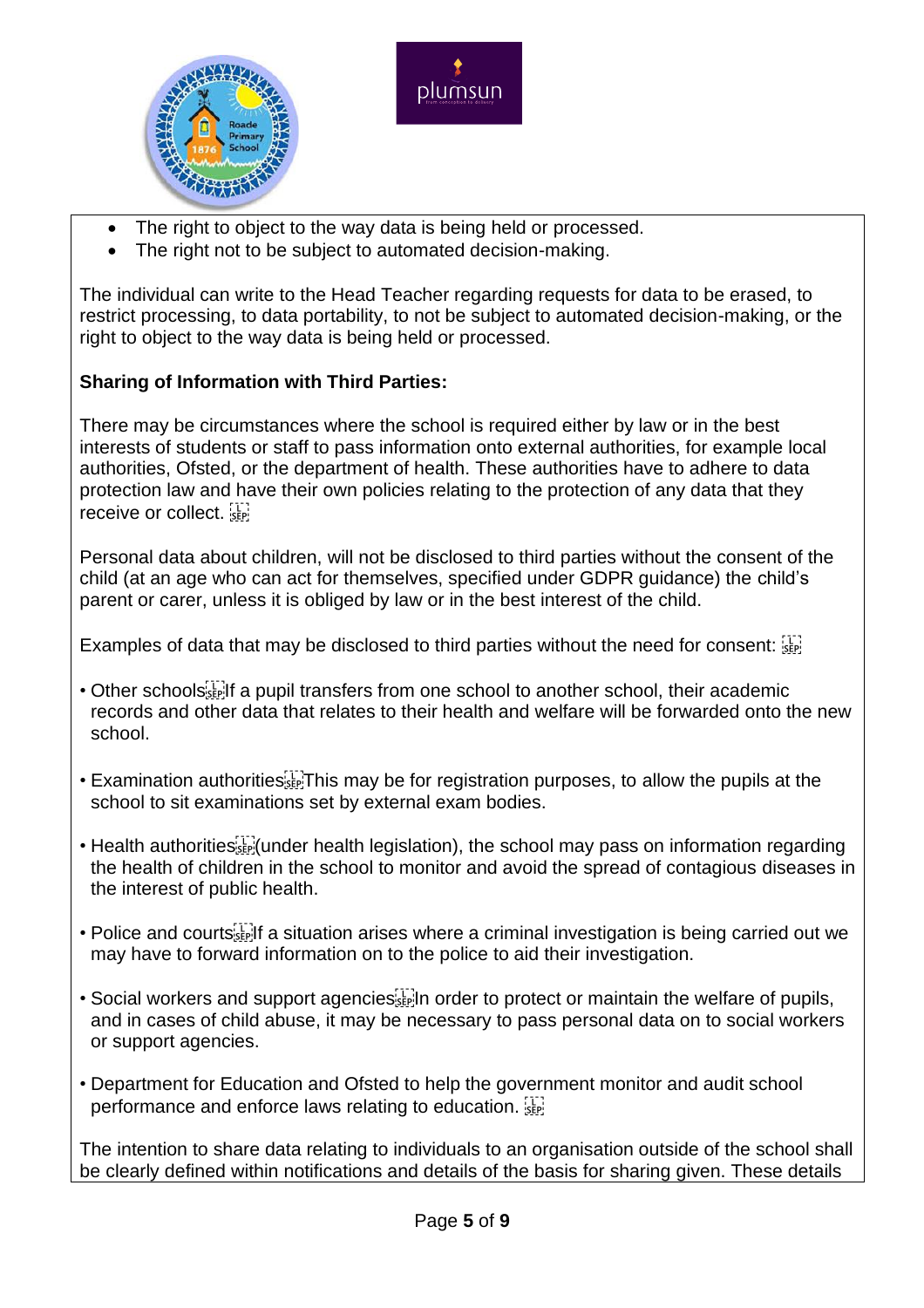



are provided in the 'Information Audit Document' located on the school website. Data will be shared with external parties in circumstances where it is a legal requirement to provide such information, or where it is for the purpose of pupil provision, such as school meals and on-line curriculum work.

Any proposed change to the processing of individual's data shall be notified to them (see the 'Information Audit Document' above). Under no circumstances will the school disclose information or data:

- that would cause serious harm to the child or anyone else's physical or mental health or condition  $\frac{1}{35}$
- indicating that the child is or has been subject to child abuse or may be at risk of it, where the disclosure *would not* be in the best interests of the child
- that would allow another person to be identified or identifies another person as the source, unless the person is an employee of the school or a local authority or has given consent, or it is reasonable in the circumstances to disclose the information without consent. The exemption from disclosure does not apply if the information can be edited so that the person's name or identifying details are removed.

# **Data Access Requests (Subject Access Requests):**

All individuals whose data is held by the school, has a legal right to request access to such data or information. A child may make a subject access request for themselves, specified under GDPR guidance. The school shall respond to such requests within one month.

They should be made in writing to the Head Teacher, who may delegate the request (as specified in their role above).

The Data Protection Officer (specified in 'Roles' above) will independently advise any requests as necessary. They will acts as a contact point for data subjects and the supervisory authority.

No charge will be applied to process the request.

There is a right to appeal to the ICO upon dispute of a decision.

# **Right to be Forgotten:**

Where any personal data is no longer required for its original purpose, an individual can demand that the processing is stopped and all their personal data is erased by the school including any data held by contracted processors.

**Photographs and Video:**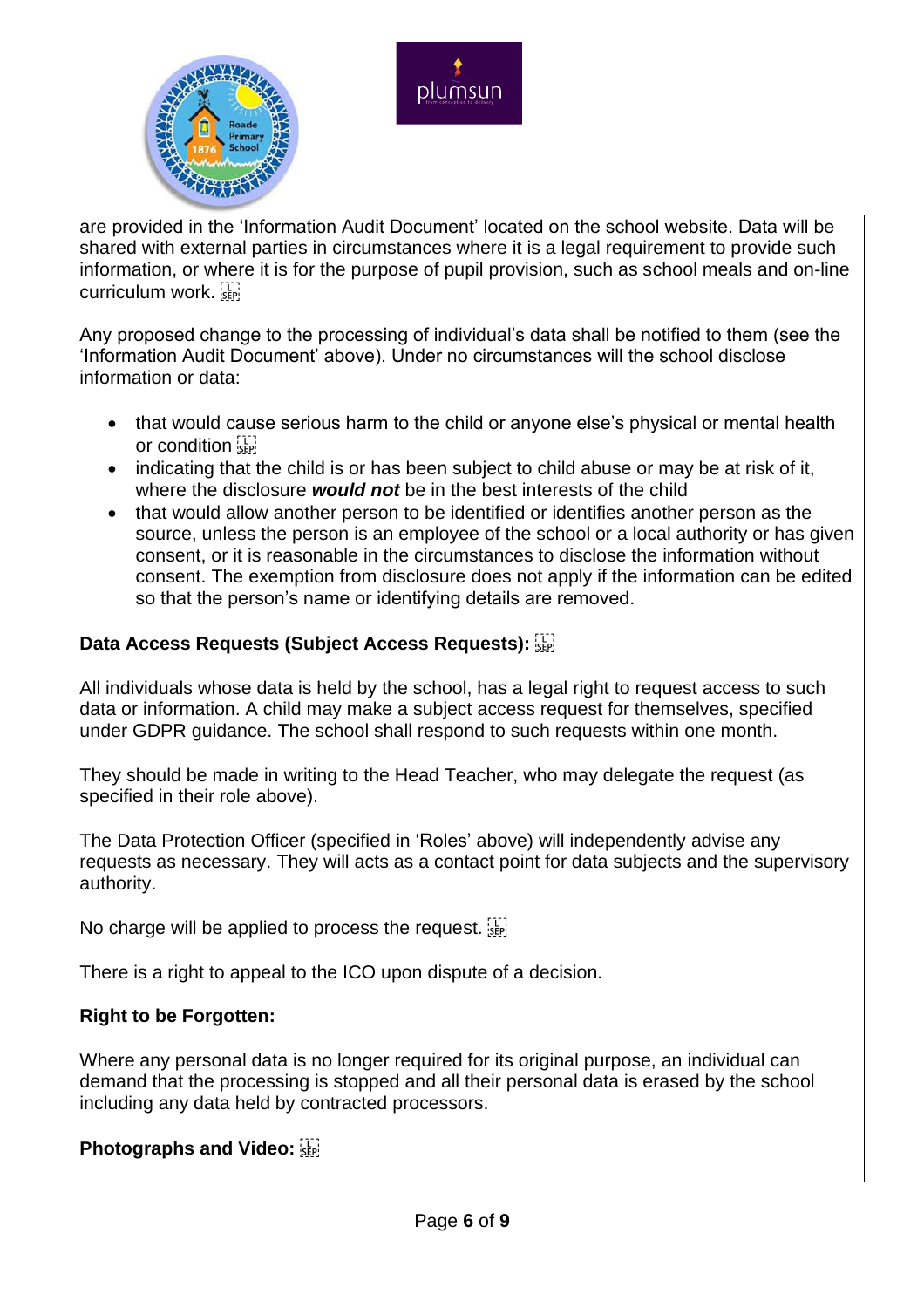



Images of staff and pupils may be captured at appropriate times and as part of educational activities for use in school only.<sup>[17]</sup> Unless prior consent from parents/pupils/staff has been given, the school shall not utilise such images for publication or communication to external sources.  $\mathbb{E}^{\mathbb{T}}$  it is the school's policy that external parties (including parents) may not capture images of staff or pupils during such activities without prior consent.  $\frac{177}{356}$ 

# **Location of Information and Data:**

Hard copy data, records, and personal information are stored out of sight and in a locked cupboard. The only exception to this is medical information, attendance registers and signing in books (which must be immediately accessible and used in the case of an emergency). Sensitive or personal information and data should not be removed from the school site, however the school acknowledges that some staff may need to transport data between the school and their home in order to access it for work in the evenings and at weekends. This may also apply in cases where staff have offsite meetings, or are on school visits with pupils. Risks of identified breaches from existing processes have been considered and have been recorded on an Impact Assessment Form.

The following guidelines are in place for staff in order to reduce the risk of personal data being compromised:

- Paper copies of data or personal information should not be taken off the school site, unless the Data Controller has provided permission to do so (such as the need for emergency information during educational visits). If there is no other way to avoid taking a paper copy of data off the school site, the information should not be on view in public places, or left unattended under any circumstances.
- Unwanted paper copies of data, sensitive information or pupil files should be shredded. This also applies to handwritten notes if the notes reference any other staff member or pupil by name.
- Care must be taken to ensure that printouts of any personal or sensitive information are not left in printer trays or photocopiers.
- If information is being viewed on a PC, staff must ensure that the window and documents are properly shut down before leaving the computer unattended. Sensitive information should not be viewed on public computers.
- If it is necessary to transport data away from the school, it should be downloaded onto a password protected USB stick or computer. Computers will also be encrypted if it is viable to do so. The data should not be transferred from computers or USB onto any public computers. Work should be edited from the USB, and saved onto the USB or authorised computers only.

These guidelines are clearly communicated to all school staff, and any person who is found to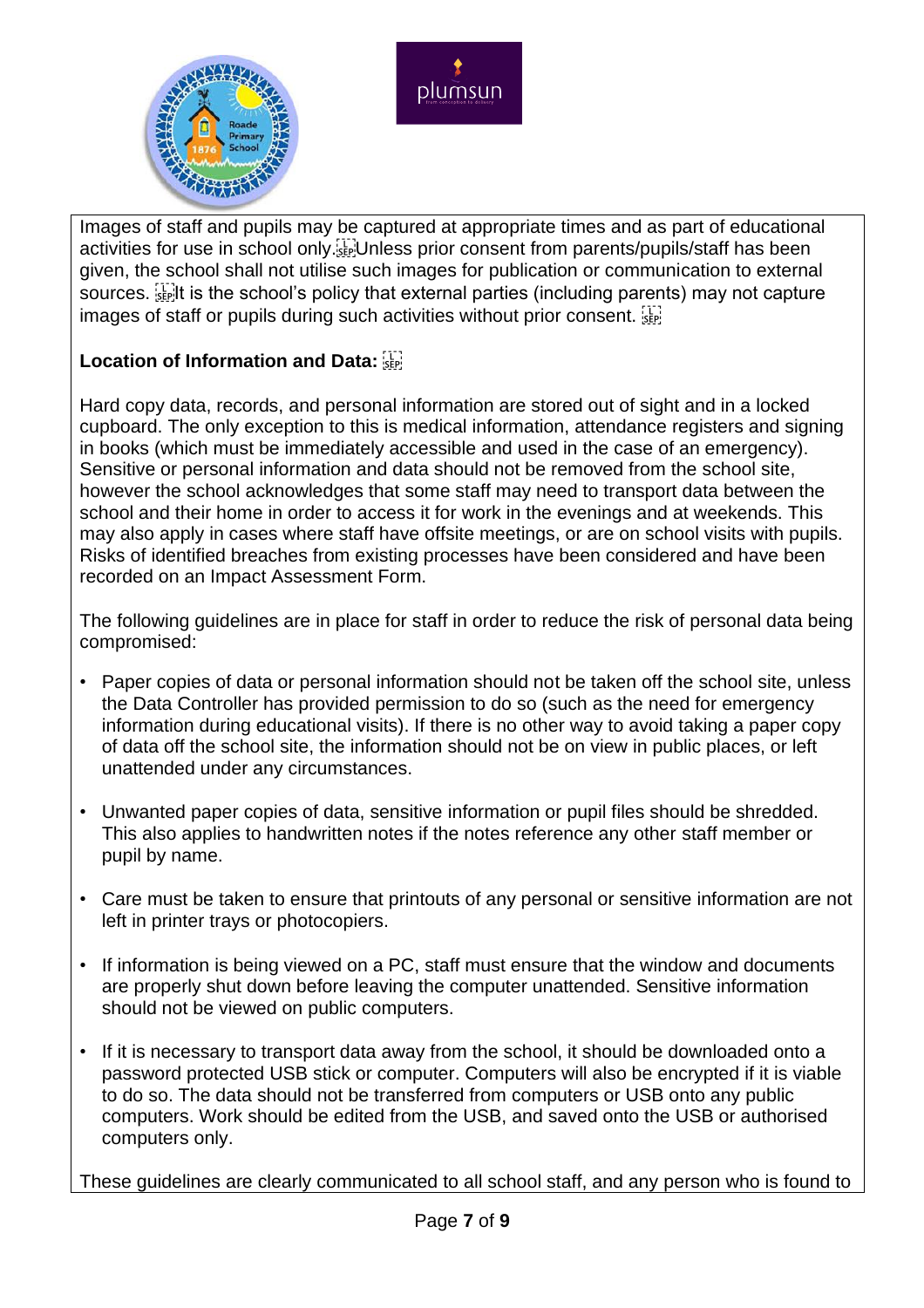



be intentionally breaching this conduct will be disciplined in line with the seriousness of their misconduct.

# **Data Security:**

In order to assure the protection of all data being processed and inform decisions on processing activities, we shall undertake an assessment of the associated risks of proposed processing and equally the impact on an individual's privacy in holding data related to them. Risk and impact assessments shall be conducted in accordance with guidance given by the ICO and in compliance with the Data Protection Regulations (GDPR).

Security of data shall be achieved through the implementation of proportionate physical and technical measures. Nominated staff shall be responsible for the effectiveness of the controls implemented and reporting of their performance. Fight the security arrangements of any organisation with which data is shared shall also be considered and where required these organisations shall provide evidence of the competence in the security of shared data. See

# **Data Disposal:**

The school recognises that the secure disposal of redundant data is an integral element to compliance with legal requirements and an area of increased risk. <sup>[17]</sup> All data held in any form of media (paper, tape, electronic) shall only be passed to a disposal partner with demonstrable competence in providing secure disposal services. **Example 18** data shall be destroyed or eradicated to agreed levels meeting recognised national standards, with confirmation at completion of the disposal process. **Example 20 Sectets** holding data shall be in compliance with ICO guidance.

Abbreviations:

GDPR – General Data Protection Regulations ICO - Information Commissioners Office DPR – Data Protection Officer

# **Approved by:**

**Dated:**

**Written by:** Ruth Hawker, Plumsun Ltd Data Protection Officer on behalf of the School/Trust

**Dated:** 16th March 2018